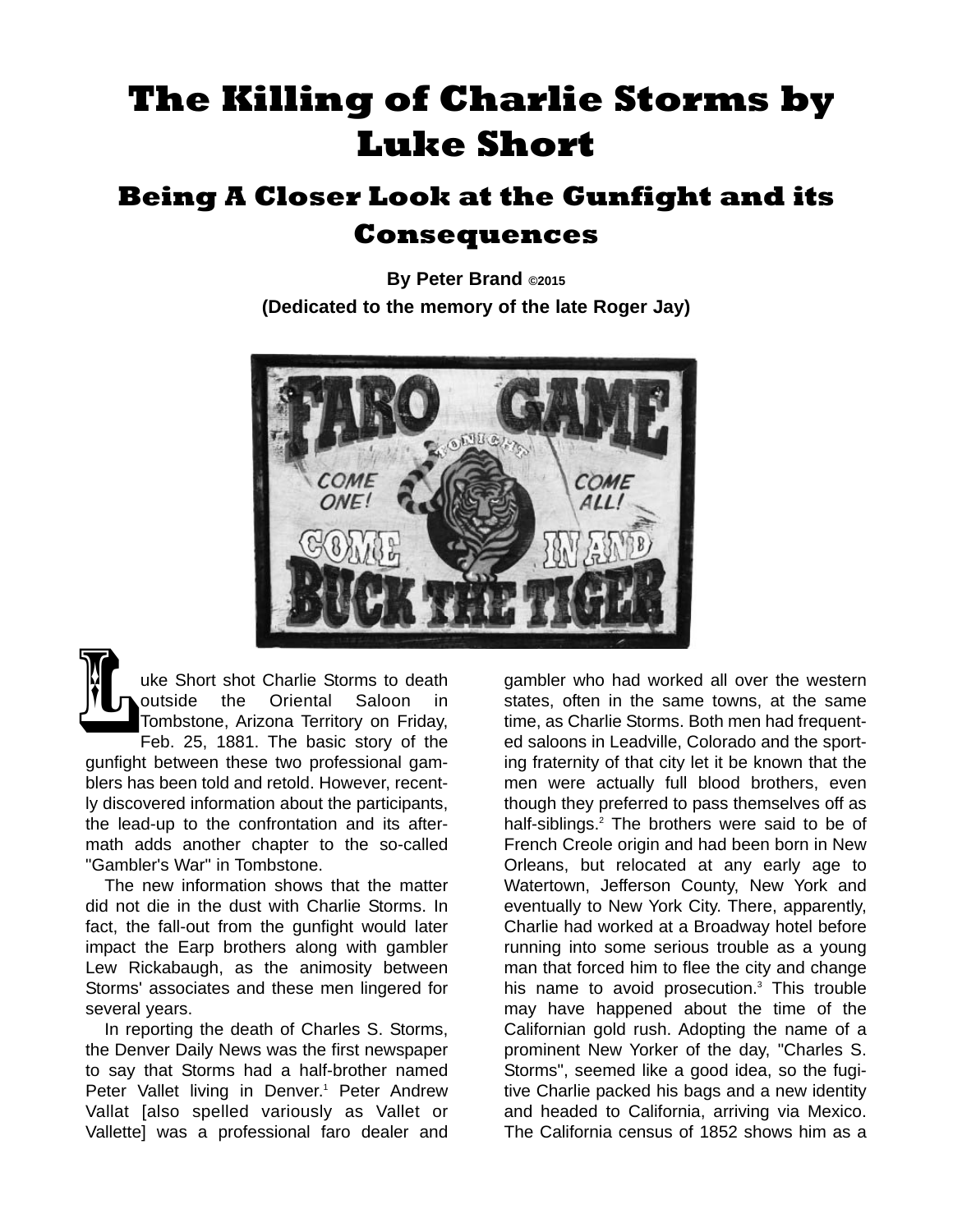29-year-old saloon owner living near the gold fields.4 Using Sacramento as a base for his operations over the coming years, Storms would travel far and wide, dealing faro and visiting major mining and railroad boomtowns to make a living as a professional gambler and "sure thing" man. His methods were not always honest, but this was the case for almost all full-time gamblers of the day.

Peter A. Vallat was about 12 years younger than his brother Charlie, but he eventually made his own way west. The Californian Great Register of 1870 listed both brothers as residents of San Francisco.<sup>5</sup> By this stage, Charlie was recorded as "Charles Spencer Storms" of New York, and had joined forces with a tough Irish immigrant named Henry Lyons, known to his friends and enemies, alike, as "Dublin." Although dissimilar in age, and from different ethnic backgrounds, Storms and Lyons were both confirmed "Slopers." This was a slang term for men who hailed from west of the Pacific Slope. Almost universally spawned from the gold-rush days, Slopers were schooled in the rough and tumble world of placer gold mining and the cutthroat saloons and gambling dens of San Francisco and the infamous Barbary Coast.

\*\*

Despite their differences, the two men formed a solid friendship and a formidable gambling partnership that saw them travel to all the major mining boomtowns of the West. Having been born in 1835, Lyons was of similar age to Storms' brother, Peter Vallat, and shared the same wanderlust. In 1856 he claimed to have sailed with the infamous William Walker Expedition to seize control of Nicaragua, before he successfully returned to America to tell the tale.<sup>6</sup> After spending his fair share of time mining, Lyons eventually gravitated to the sporting world and became a full-time faro dealer. Dublin Lyons was said, by an Oakland newspaper, to have had "lots of nerve, too; no one could bluff him… everyone knew that his pistol was ready to back up his words at any time."7 These qualities, no doubt, endeared him to Charlie Storms and the two men earned a tough reputation in Cheyenne, Wyoming and Deadwood, Dakota Territory in the mid-to-late 1870s for their willingness to resort to gunplay in tight situations.

Storms was rumored to have killed three men during his long gambling career, but exact details are lacking. Charlie did have a much celebrated gunfight with a fellow gambler named Johnny Varnes in 1876, in Deadwood, that saw both men empty their pistols at each other without result.<sup>8</sup> Dublin Lyons was not so lucky in December 1877 when he caught a bullet in the shoulder in a Cheyenne saloon over a disputed faro game. Although wounded, Dublin jerked a pistol and returned fire at his assailant - Tom Mulqueen - before both men could be disarmed.<sup>9</sup>

By the late 1870s and into 1880, Charlie Storms and Dublin Lyons were dividing their days between Butte, Montana; Cheyenne, Wyoming, Deadwood, Dakota Territory and Leadville and Denver Colorado, on a seemingly endless faro road-trip. Making and losing considerable sums, they gambled and tried to break established faro banks across the northwest. This was a cycle typical of professional gamblers of the day. They rarely remained in one town for too long - preferring, rather, to seek new ventures and gambling opportunities in a variety of places. This situation was sometimes governed by seasonal shifts in populations, downturns or booms in regional mining, as well as how much of a stranglehold their opposition had on the various games of chance when they arrived. Luck  $-$  good and bad  $-$  certainly played a part too, with some gamblers being superstitious and not wanting to break a winning streak, or quickly moving on if they could not catch a break.

-\*—

So it was, in the middle of August 1880, for Charlie Storms and Dublin Lyons. After an unprofitable visit to Deadwood, they packed their bags and rode the Sidney stage coach out of the Black Hills heading, eventually, for Denver.10 Here, they reunited with Storms' brother, Peter Vallat, who was working as a faro dealer at one of the many elegant club rooms in the city. In Denver, Charlie Storms was said to have engaged in the "banking business" - slang for running a faro bank or table.<sup>11</sup> He didn't know it at the time, but his next gambling road trip with Dublin Lyons would be his last.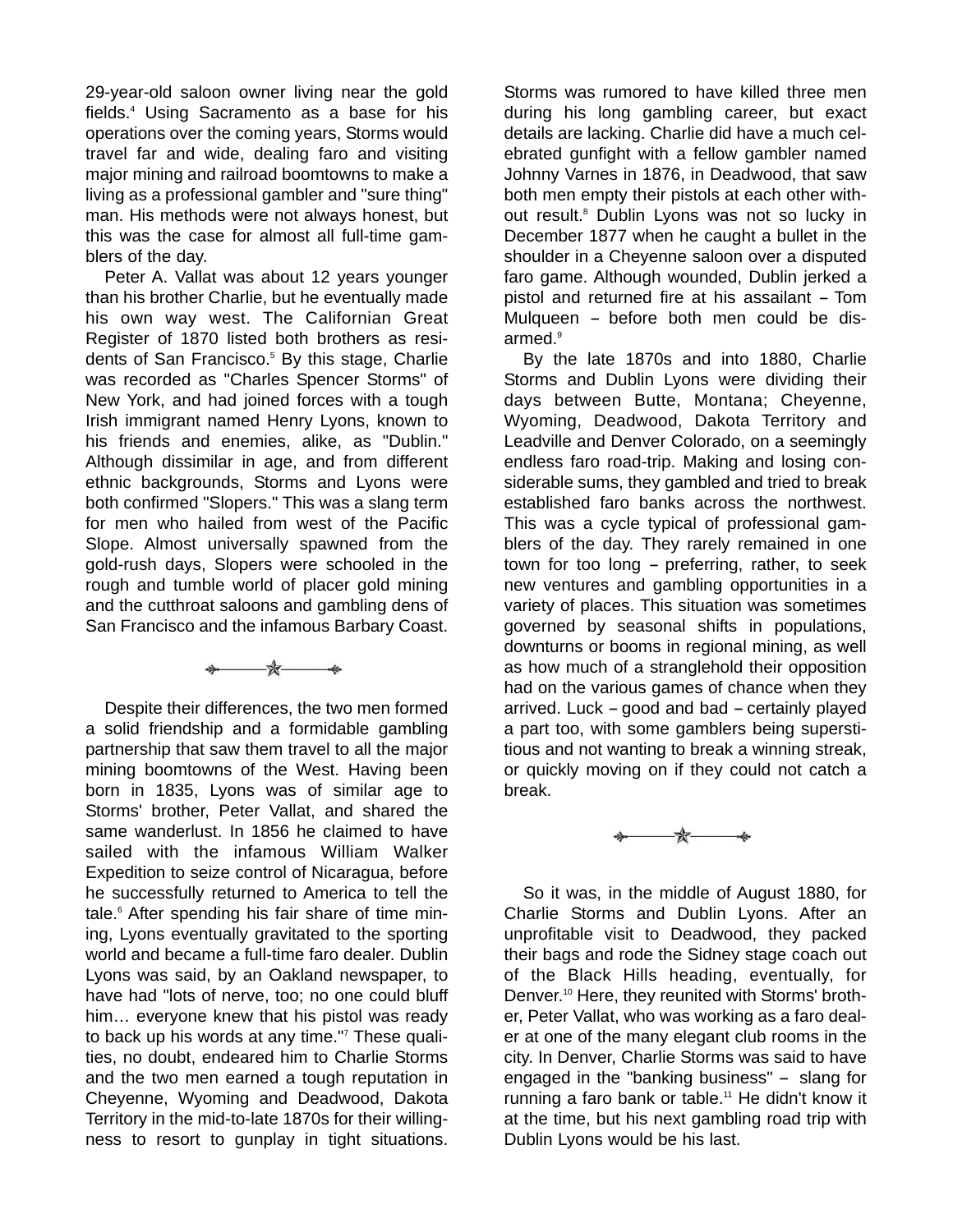#### **Johnny Tyler Arrives**

Around the same time, a fellow Sloper named John E. Tyler was making his way from San Francisco to the boomtown of Tombstone, Arizona Territory. Tyler was a 40-year-old professional gambler who had worked the Nevada mining towns of Pioche, Eureka and Virginia City with Storms and Lyons during the boom days of the 1870s. He had a dangerous reputation with both pistol and knife, having killed a fellow gambler in San Francisco in 1870 and engaged in at least two gunfights in Nevada, before wearing out his welcome. In short, his presence in a town often resulted in violence of some sort, as he jockeyed with rivals for the lion's share of the gambling dollar. This is exactly what happened upon his arrival in Tombstone.

On September 23, 1880, Tyler clashed with a former associate from San Francisco, named Tony Kraker, at Vogan & Flynn's saloon. Pistols were pulled, but fellow patrons separated the two men before shots could be fired.<sup>12</sup> Tyler was at it again on October 10 when he clashed openly with Doc Holliday in the Oriental Saloon and was asked to leave before the trouble he had started escalated.<sup>13</sup> The location of this confrontation was no accident, for the Oriental Saloon was seen as the "jewel in the crown" in terms of gambling establishments in Tombstone. The gaming room was lavishly appointed and doing good business and Tyler, who was dealing at a different saloon, wanted a piece of the action, or at least an opportunity to discourage their clientele. This behavior was common in San Francisco, where one proprietor once commented that extortion money, or "loans," had to be made to certain gamblers. Otherwise, they would cause trouble at your place and break up your game, driving away the regulars.<sup>14</sup> Gambling was big business in Tombstone with much at stake. One former Virginia City, Nevada gambler described the state of play in Tombstone, on February 15, 1881:

"There are sixty saloons here and ten faro banks, besides chuck-a-luck, percentage, poker and the like. The gambling-houses are crowded from morning till night. The faro games all deal with ten-cent checks and \$12.50 limit. They don't split one check, and take three from a fivecheck bet. They split the last double, and pay three for one calls."15

#### **Enter Luke Short**

The gaming rooms at the plush Oriental were leased to a group of businessmen who hailed from east of the Pacific Slope, known by the slang term, "Easterners." At the head of this group was Lewis Rickabaugh. Born in Ohio in 1836, he was an experienced gambler who had learned the faro trade in the 1870s in Denver and later in Hot Springs and Little Rock, Arkansas.16 In May 1878, Rickabaugh had ventured to Deadwood to inspect that camp's



*Luke Short*

prospects and as luck would have it, he shared a stage coach ride from Cheyenne to Deadwood with Dublin Lyons.<sup>17</sup> Once in Deadwood, he no doubt crossed paths with Charlie Storms, but Rickabaugh was seemingly unimpressed with his opportunities there, as he only remained in Deadwood for six months. In 1880, he had landed in San Francisco to buy fittings and fixtures for his business, before heading to Tombstone.

Rickabugh was smart enough to know that his investment in the Oriental needed protection from the Slopers and any other would-be trouble makers. With that in mind, he offered Wyatt Earp an interest in the place in an effort to bolster his defences against disruptions to the games. The exact timing of Earp's partnership with Rickabaugh is hard to pinpoint, but it may have coincided with the arrival of another Easterner named Luke Short. Short was only 26 when he arrived in Tombstone about November 1880. Within a brief time he was working at the Oriental for Rickabaugh. Later reports claimed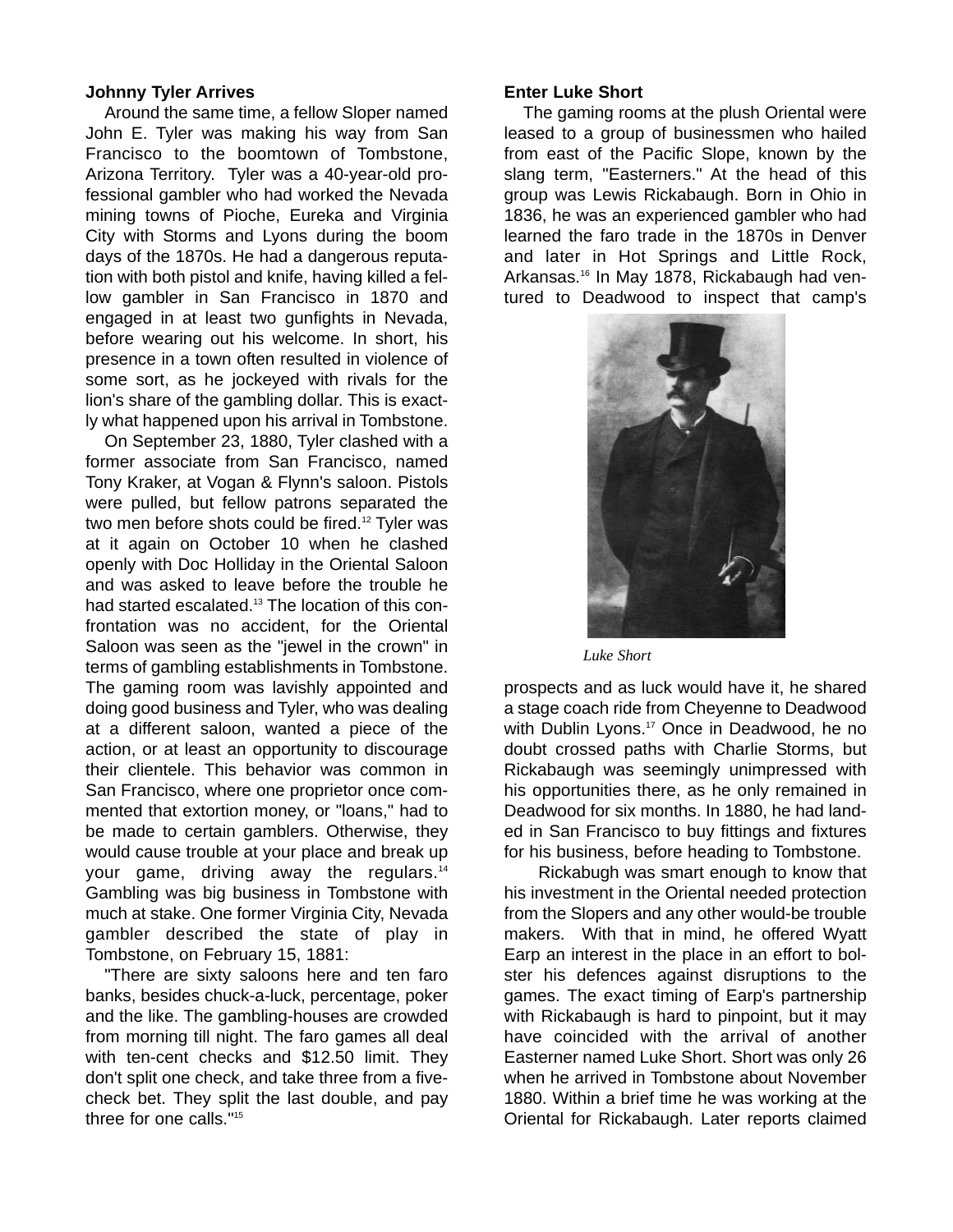that Short had been employed, like Earp, to protect the faro games. According to Short's most recent biographers, Jack DeMattos and Chuck Parsons, contrary to popular belief the gunman and gambler had not met Wyatt Earp prior to his arrival in Arizona.<sup>18</sup> He may have been just another gambler chasing money in the boom town, but as it turned out, Lew Rickabaugh made a wise choice when he appointed him as a dealer and look-out at the Oriental. Short may not have had a well-known reputation when he arrived in Tombstone, but he did before he left.

With the Oriental Saloon possibly bolstered by the presence of Wyatt Earp, Luke Short and the soon-to-arrive Bat Masterson, Johnny Tyler may have decided that he, too, needed reinforcements. The task may have seemed more difficult than he first thought, but the Oriental was a prized establishment and the Slopers apparently called for Storms and Lyons from Denver. When recounting the story, The National Police Gazette went so far as to say that Charlie Storms was an imported fighter for the Slopers, sent to Tombstone to kill Luke Short. At the time, Storms certainly had the rep-

utation of a veteran gambler and gunman, nervy and quick to violence. According to the Deadwood press, Storms had briefly visited Tucson, Arizona in the summer of 1880, prior to Tyler's arrival, to assess the potential of the gambling opportunities. He had returned to Deadwood full of praise for the place.19

Whether he was invited by Tyler, or simply decided to return for the rich pickings in Arizona is hard to determine, but late in 1880, Storms and Lyons left Denver and headed south. Lyons would later confide to

Sloper friends in San Francisco that he went to Tombstone to set up a faro bank.<sup>20</sup> From Durango, they travelled to New Mexico, arriving at Santa Fe in January 1881. The Santa Fe Daily New Mexican reported that Storms visited with former Deadwood associates there before continuing his journey to Tombstone.<sup>21</sup> Their arrival date in Arizona can be estimated at mid-February 1881 coming via Deming, New

Mexico, and eventually registering at the San Jose House in Tombstone. The San Jose House had a colorful past. Some claimed it had been a place of prostitution and had also doubled as a temporary jail before Tombstone had a properly functioning lock-up.<sup>22</sup>

#### **Exit Storms**

Storms wasted little time in Tombstone before he went seeking trouble  $-$  specifically at the Oriental Saloon. Looking the part of a gambler, dressed in a light summer suit, complete with a silk handkerchief in the breast pocket, and carrying a concealed pistol, he proceeded to drink himself into an angry state. $23$  In the early hours of Friday morning, February 25, 1881 he made his way to the Oriental's gambling rooms. It seems that his partner, Dublin Lyons, was not with him at this time. Full of booze and bluster, Storms proceeded to abuse the boss of the gambling room - Lewis Rickabaugh - clearly intent on making a spectacle and causing trouble. According to later reports, Rickabaugh could see the matter escalating and removed himself in the hope that Storms would calm



*Faro game in Morenci, Arizona, 1895*

down. Rickabaugh slipped out a side door, but then Storms turned his drunken attention to Luke Short, who was dealing at a faro table. $24$ 

Until now, most accounts of what happened next have relied on Bat Masterson, who claimed he was present for the entire affair, and Tombstone resident and diarist, George Parsons, who arrived on the scene just after the fact. Luke Short's full version of events is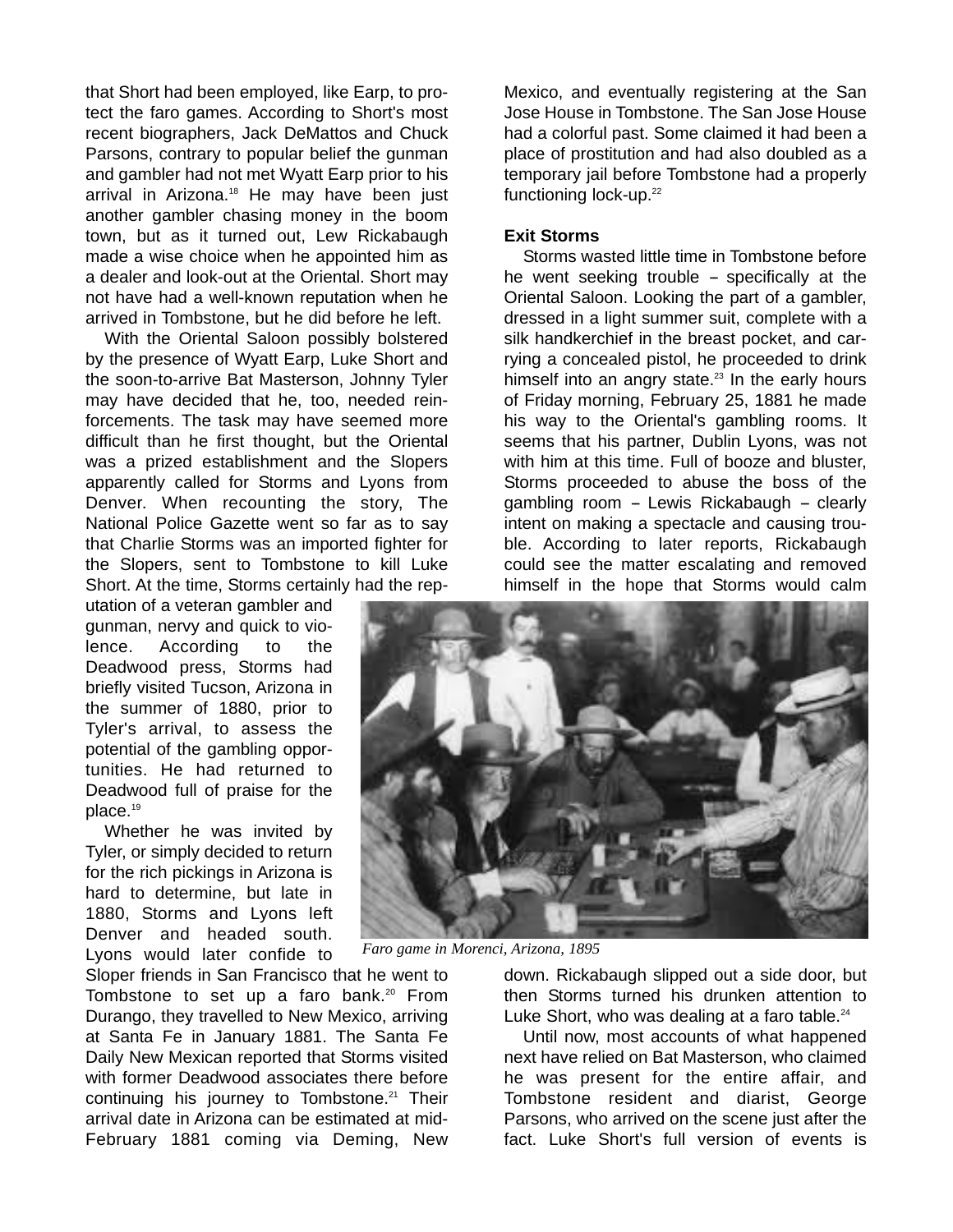believed never to have been examined, primarily because the coroner's inquest file has never been located and the issue of the *Tombstone Daily Nugget* newspaper that carried the coroner's report is missing. However, a transcript of Luke Short's inquest testimony, reported in the February 27 issue of the Tombstone Daily Nugget was reprinted in the Deadwood Pioneer on March 13, 1881. It is clear from the testimony that the Inquest was conducted on Saturday, February 26. Short stated:

*"My name is Luke Short, 27 years of age; born in Arkansas; resided in Tombstone two or three months; am a speculator. The first of the occurrence was yesterday morning. I went to work at the Oriental. Storms came in there and began playing against the game; he mentioned about fighting, saying he could lick anybody in the house, then he said he would like to be a peon for some son of a bitch and looked at me; I told him to stop it. Here some words followed that I do not remember exactly;* [according to later reports in *The Cheyenne Sun*, at one point, Short called Storms an "old gray-bearded son of a bitch".] *He asked me to go out into the street and fight him; he said he would give me the first shot; he had about \$75 worth of checks before him at the time and said he would bet me all of them to a quarter of a dollar that he could lick me and give me the first shot. I told him no, that I did not want to fight; but I did not want to be insulted any more by him; he then said, "to show you that I am a fighter I will make you a present of all these checks if you will go out and fight me; I will not make any body (sic) play at you, I will show you that I am heeled." He then pulled his gun; I told him to be careful how he handled it. He then asked if I would go out in the back yard and have a civil talk. I told him that I would and went out with him. When we got out there he said that it was a mistake, he did not want to insult me; it was a different party altogether. I told him it was a very gross insult, but if he did not mean it for me we would drop it and be friends, to which we both agreed. I went back inside and went to work, and he to playing against another game in the same house. Shortly afterward he bought a bottle of wine and called me to drink with him,*

*which I did; I thought then it was all settled; I came off watch at 1 o'clock, not thinking; Mr. Rickabough (sic) and Mr. Masterson told me to look out for myself, that Storms was making threats against me, and that he threatened to kill me; I intended to go back and speak to him, but he was drinking and I thought I would wait until he got sober; I, Mr. Masterson and Mr. Lyons, Storms' partner called Dublin, were standing talking on the platform in front of the Oriental; Storms came out of the Oriental and caught me by the lapel of the coat, and said, "I want to see you;" we walked probably 10 feet; he stepped firm; he was a little ahead of me; he then turned around and said, "You called me an old son of a bitch;" and I said (I do not remember the words I used) but I said; Did we not agree to settle it; he made no reply to that, but said: "You called me a son of bitch and I want to know if you are as good a man as you were then;" I hesitated a little; before I had time to answer he said: "You son of a bitch," and then grabbed his gun, and as soon as he did this I grabbed my gun and both went to work; I thought we both fired at the same time; I can't tell exactly as I was excited when he called me away from Mr. Dublin, his partner. The position that Storms stopped in placed me between the two, with my back to Dublin and facing Storms. After the first shots were fired I made a circle back to get away from Dublin to protect myself against Dublin, or whoever may be behind me; I saw that Storms was falling and took my eye off him to look the other way; when I looked back, Storms was nearly on his back, but had his head and shoulders up; when I looked the other way I saw everybody was gone; when I looked back and saw Storms, he was lying on his back with his head and shoulders up off the ground, his pistol in both hands, his eyes following me in a direction I was taking; I tried to get to one side; he had his six-shooter levelled at me, and I expected he would shoot; I dropped on my knees and fired at him; don't know whether I hit him or not; immediately after I fired the last time his hands and gun seemed to fall on his breast."*25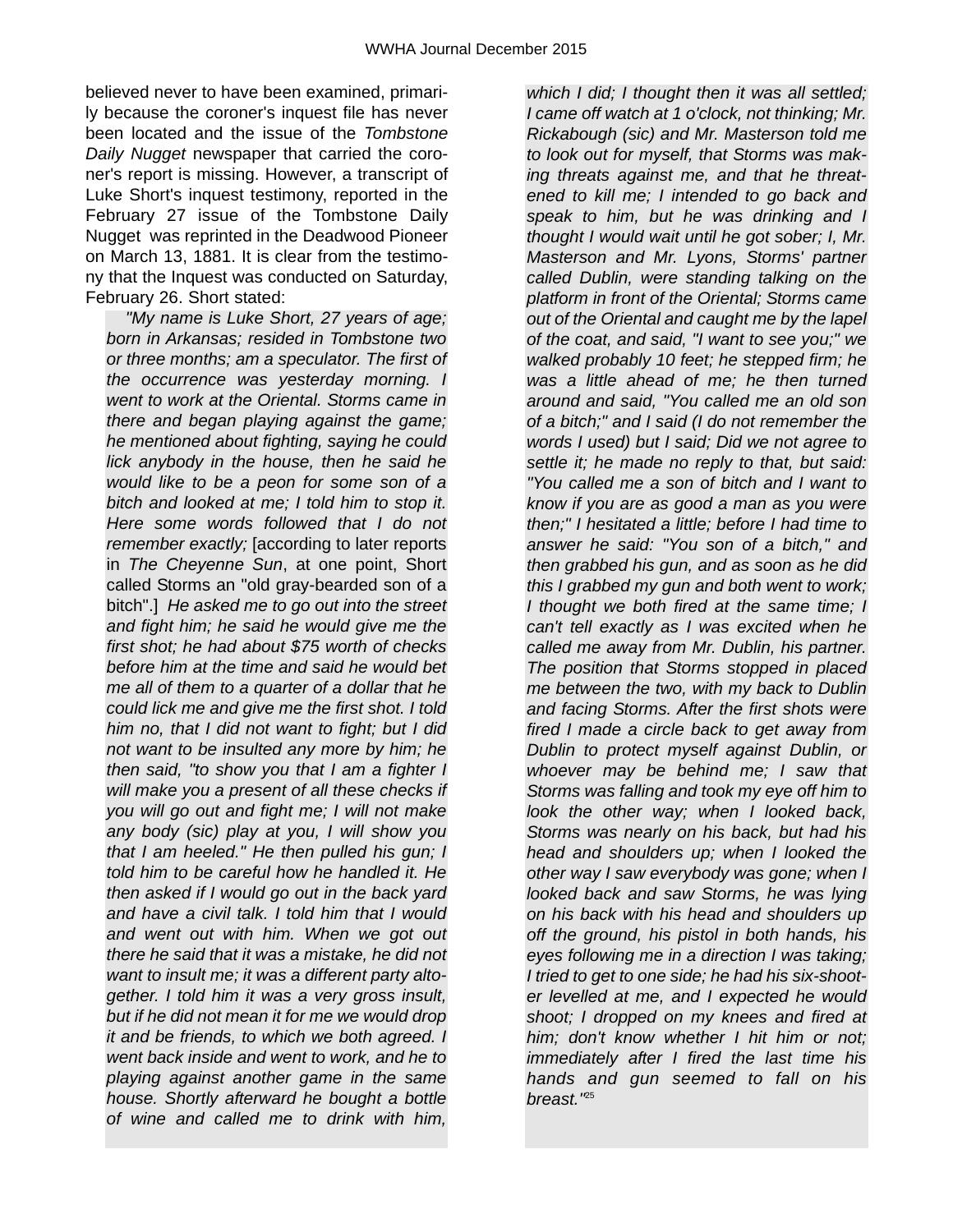(The post mortem showed that both of Short's bullets hit Storms.)

Masterson claimed later that he had intervened to stop a gunfight between Short and Storms during their first verbal argument in the Oriental Saloon, yet Short does not mention Masterson in that part of his testimony. Short maintained that he had calmed Storms during their sojourn in the back-yard area in the early hours. Masterson is only mentioned later in the day when he warned Short of the subsequent threats that had been made while Short had been absent from the Oriental. In Masterson's version, he claims to have escorted Storms back to his room at the San Jose House to sleep off his drunkenness. Masterson had later returned to the Oriental, only to see Storms reappear and enter the place again, hunting for Short. For his part, Short had presumably taken a break from work to eat and rest. He may have been making his way back to do an afternoon shift at about 1p.m. when Storms exited the Oriental and grabbed him by the arm. This time Storms' partner, Lyons, was with him, but waited outside when he went hunting for Short the second time in the Oriental. The fact that Dublin Lyons did not try to stop his partner from assaulting Short may indicate that he was confident that Storms would be too much for Short to handle. For his part, Masterson may well have escorted Storms back to his room without Short's knowledge. Masterson also claimed to have been a good friend of both Storms and Short prior to the gunfight, but this statement, like some others he made, is hard to validate.

Another eyewitness to the shooting was Tombstone doctor and gunshot surgeon, George Goodfellow. He made the following observations about the shooting in a medical paper he wrote concerning the effect of bullets on silk fabric:

"I was a few feet distant from a couple of individuals who were quarrelling. They began shooting. The first shot took effect, as was afterward ascertained, in the left breast of one of the them, [Storms] who, after being shot, and while staggering back some twelve feet, cocked and fired his pistol twice, his second shot going into the air, for by that time he was on his back. He never made a motion after pulling the trigger the second time, the pistol dropping to the ground with his hands."<sup>26</sup>

Goodfellow estimated that Luke Short actually shot Charlie Storms from a distance of about six feet and stated that Short's weapon on the day was a cut-off Colt .45. Carrying a small concealed pistol was the popular choice of most gamblers at the time, as betting disputes often escalated quickly to life and death confrontations. Short appears to have preferred the stopping power of a .45, albeit with a shortened barrel for easier carry and concealment. It is not known what weapon Storms fired that day.

\* \* \*

Once the shooting had finished, Short stated that he "then stepped up on the porch, and looked around for a moment, when a policeman ran up to me and said, "Give me your gun;" I told him "all right," but that I wanted protection; about that time Mr. Earp got there; he said "this is my prisoner;" I said all right take my gun," and this is all I know."<sup>27</sup>

Short refers to a "policeman" without providing a name, indicating that he may not have known the officer. He then goes on to refer to "Mr. Earp" placing him in protective custody. This may have been Wyatt Earp, sensing a reprisal shooting from Storms' partner, Dublin Lyons. Short was obviously mindful of the possibility and had taken his eyes off Storms during the gunfight to assess any other immediate threat from Lyons. Wyatt Earp would later say that he helped to carry the body of Charlie Storms back to the San Jose rooming house where the now-deceased gambler and Lyons had been staying, so that a post mortem could be performed by Dr. Goodfellow. Tension must have been very high at this point, as Dublin Lyons was said to have protested against this procedure taking place. Wyatt Earp's first biographer, Stuart Lake, had jotted in his research notes that "Dublin, Storms' partner, tried to stop [the] post mortem."<sup>28</sup> Presumably distressed and angered at the death of his close friend and partner of the last 10 years, Lyons understandably did not wish any further indignities to be forced upon the body. Lyons was unsuccessful in his attempt, however, probably due to the presence of Earp, who was asked to wait around at that time. $29$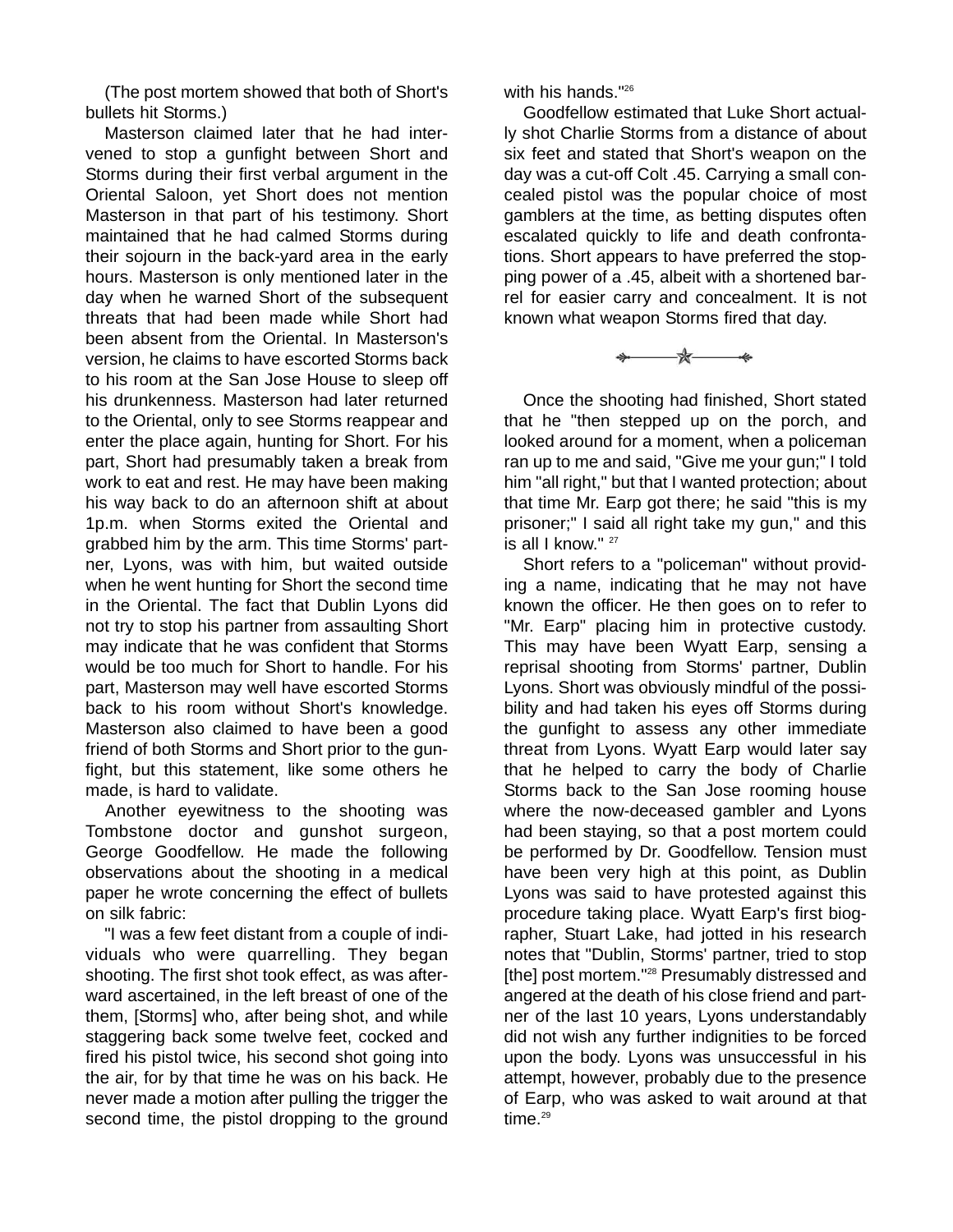The post mortem went ahead and was carried out by Dr. Goodfellow, presumably at the San Jose boarding house. Goodfellow later documented his findings:

*"Half an hour afterward I made an examination of the body. Upon stripping it, found not a drop of blood had come from either of the two wounds received. From the wound in the breast*

*a silk handkerchief protruded, which I presumed had been stuffed in by some of his friends to prevent bleeding. I withdrew it and with it came the bullet. It was then seen that that it had been carried in by the ball. Upon opening the body, the track of the ball was found to be as follows: through the left ventricle, thence through the descending aorta; thence into and through the body of either the second or third dorsal vertebra into the spinal canal, fracturing the laminae. The ball came from a cut-off Colt 45-*



*Bat Masterson and Wyatt Earp, 1876*

*calibre revolver, fired at a distance of six feet."*<sup>30</sup>

The coroner predictably found that Storms had come to his death via gunshot wounds inflicted by Luke Short. The faro dealer was held for a brief preliminary hearing into the killing, conducted before Tombstone Justice of the Peace Albert O. Wallace. The hearing appears to have taken place the day after the shooting, on Saturday, February 26, 1881, with lawyer William J. Hunsaker representing Short. Justice Wallace promptly found that Short had no murder case to answer and discharged the defendant.31

The Charlie Storms was buried in the Boot Hill Cemetery in Tombstone. He had apparently been busy in his private life, as he left one widow, named Mary, in San Francisco and another named Nellie or Nettie, who was a madam, in Leadville, Colorado.<sup>32</sup>

As far as Lyons and the Slopers were concerned, Storms' funeral did not end the matter. The following day, Sunday February 27, more trouble occurred at the Oriental between Dublin Lyons, Wyatt Earp and Lew Rickabaugh. Lyons would later tell fellow Slopers that the two men "got the drop on him in the Oriental Saloon and he had a hard time making his escape."<sup>33</sup>

> Correspondence sent later from another gambler in San Francisco indicated that Rickabaugh may have tried to kill Lyons during this confrontation, but exact details are lacking. Lyons claimed that he decided to leave Tombstone, as the Earps and Rickabaugh refused to allow him to open a faro bank. This story fits with a news item printed in the Phoenix *Herald*, but in reality, Lyons' mind was made up for him and he was ordered out by Wyatt Earp. The *Herald* probably understated the clash when it reported:

*"A slight fracus* (sic)

*occured* (sic) *in Tombstone, Sunday night last* [February 27th] *owing to some misunderstanding between one Lyons (better known as Dublin) who was a partner with the late C. S. Storms in the gambling business, and Wyatt Earp. Dublin was ordered to leave town, which he did."*<sup>34</sup>

The story of Lyons' exile from Tombstone was later corroborated by former Panamint gunman and gambler Jim Bruce, who had arrived in Tombstone with Dan Tipton, two weeks after Storms had been killed. Writing to a friend in Deadwood on March 17, 1881, Bruce noted:

*"The town and country is overrun with hard cases from all over the world. There are many Black Hillers here, and most of them would like to be back again. Dublin was ordered to leave the town a few days after Charley Storms was shot, and he very quietly got up and dusted."*<sup>35</sup>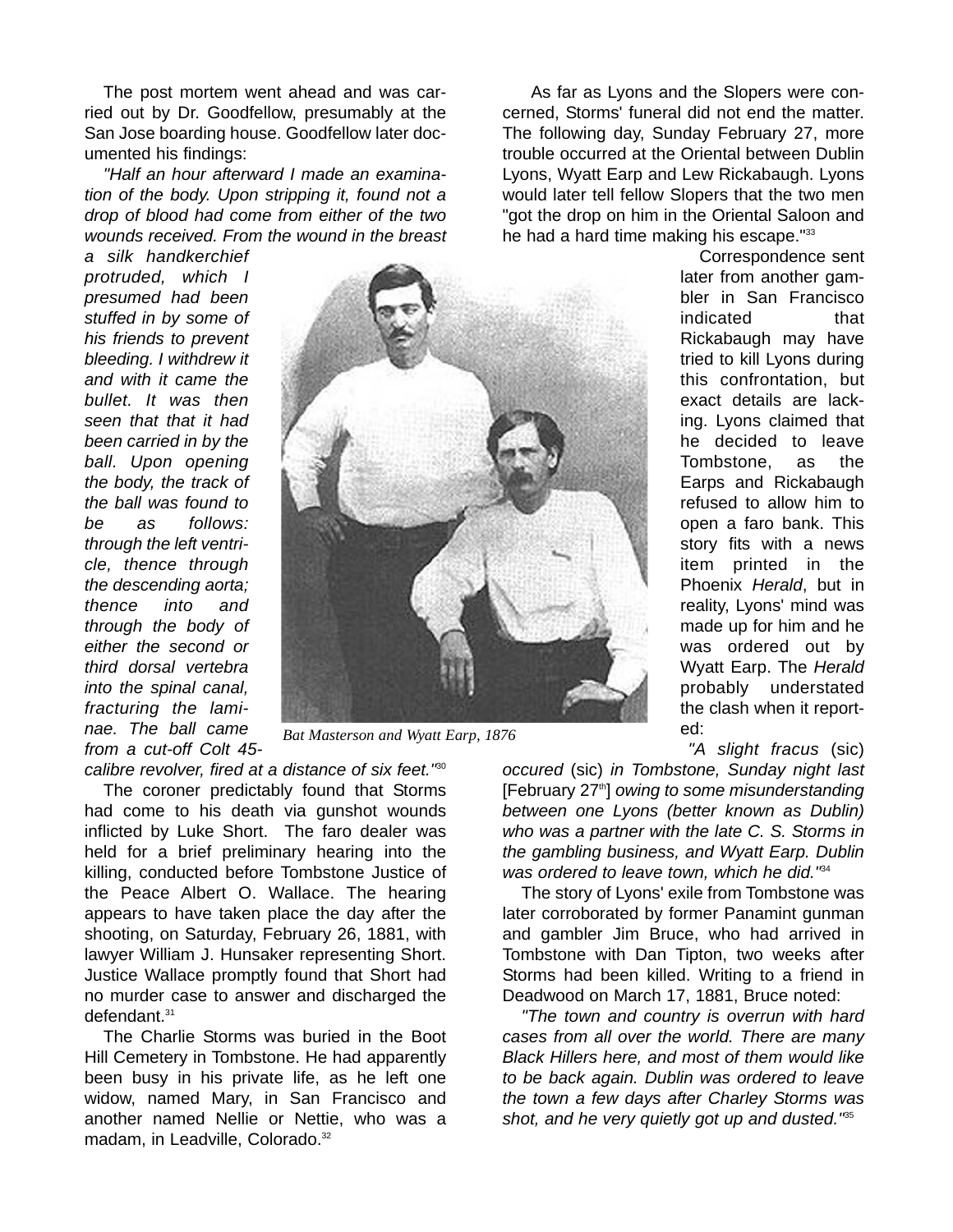Lyons' departure was a little livelier than Jim Bruce wrote, but the fact was that he had been humiliated and forced out of Tombstone for good. Lyons had packed his faro case and headed to San Francisco, where he gave fellow Slopers a heavily biased account of his treatment at the hands of the Earp gang of gamblers, who "had things pretty much their own way." The *Oakland Tribune* reported that Lyons "always cherished hard feelings against the Earps and Rickaban, (sic) and whenever their names were mentioned would give his opinion of them in severe tones."36 Lyons may have been gone from Tombstone, but he clearly carried a grudge and was yet to play his final hand against the Earps and Lew Rickabaugh.

Luke Short may have remained in Tombstone until May 2, 1881 when a grand jury agreed with Justice Wallace's previous decision and took no further action. In any case, Short left Arizona and was seen, possibly in early May 1881 in Deming, before making his way to Dodge City, Kansas.<sup>37</sup>

For his part, Johnny Tyler must have been disheartened by the bungled "all or nothing" play by Storms and the subsequent humiliation and exile of Lyons. However, further gunplay and another shooting at the Oriental, not two weeks later, forced Milt Joyce, the lessee of the saloon, to close the gambling room. Tyler had achieved success, albeit at the high cost of Storms' life and he remained in Tombstone, awaiting a further opportunity to rise in the ranks among the gambling fraternity. The next three months were quiet for him in terms of gunplay, but he did receive a mention as participating in a highstakes poker game at the Alhambra Saloon in Tombstone. The May 29, 1881 edition of the Tucson *Weekly Citizen* reported the participants as Dick Clark, who was a partner of Lew Rickabaugh; John Marshall Nichols, a faro dealer from the Crystal Palace known as "Napa Nick"; Williard Augustus "Bill" Freeze, a former Deadwood gambler, and Johnny Tyler, the prominent Sloper. The game ran for several days with a \$2.50 ante and \$10 a chip. Who the big winners were went unreported.<sup>38</sup>

Rickabaugh and his partners eventually moved their gambling rooms to a new location above the Oriental Saloon. They reopened for business on June 11, 1881 and, according to available circumstantial evidence, it would seem that soon after the reopening, Johnny Tyler

made another attempt to cause trouble for the house.39 Earp biographer Lake later wrote that Tyler arrived at the Oriental with some followers and proceeded to abuse Rickabaugh at his own faro table. According to Lake, Earp stepped up and forcibly removed Tyler from the gambling room, throwing him out into Allen Street and warning him off.<sup>40</sup> There may have been a lot more to the clash, as records show that Wyatt was arrested by his brother, Virgil, around this time and fined in Justice Wallace's court for disturbing the peace. The incident may have cost Earp a \$20 fine, but the consequences were far worse for Tyler. His humiliation at the hands of Wyatt Earp echoed the previous treatment of Dublin Lyons and also marked the end of his stay in Tombstone. He packed his bags and relocated to Tucson, before heading to Colorado. A notice of an unclaimed Wells Fargo letter for Tyler published in the *Arizona Weekly Citizen* on December 18, 1881 was the last evidence of his presence in Tucson. A San Francisco newspaper would later report that Tyler had fled Arizona after running afoul of the Earp brothers. It noted that, "he took a licking from some of them and allowed himself to be driven out of Tombstone."41

-\*—

Johnny Tyler then moved to Leadville, Colorado where he dealt faro and sought the company of former gambling friends from Nevada. Dublin Lyons moved back to San Francisco, allied himself with some powerful Democratic politicians, and opened a faro bank on Sutter Street in far more friendlier surroundings. Both men probably took great pleasure and a certain degree of satisfaction when they read, or heard, of the subsequent violence and misfortune that ended the Earp brothers' stay in Arizona early in 1882. Starting with the gunfight near the OK Corral, next came the maiming of Virgil Earp's arm; the murder of Morgan Earp and several revenge killings by Wyatt Earp. Wyatt and Warren Earp were exiled for a period in Colorado to escape extradition. James and Virgil Earp and their respective wives returned to their family home in Colton, California, and tried to recover from the physical and mental scars inflicted on their family over the previous six months.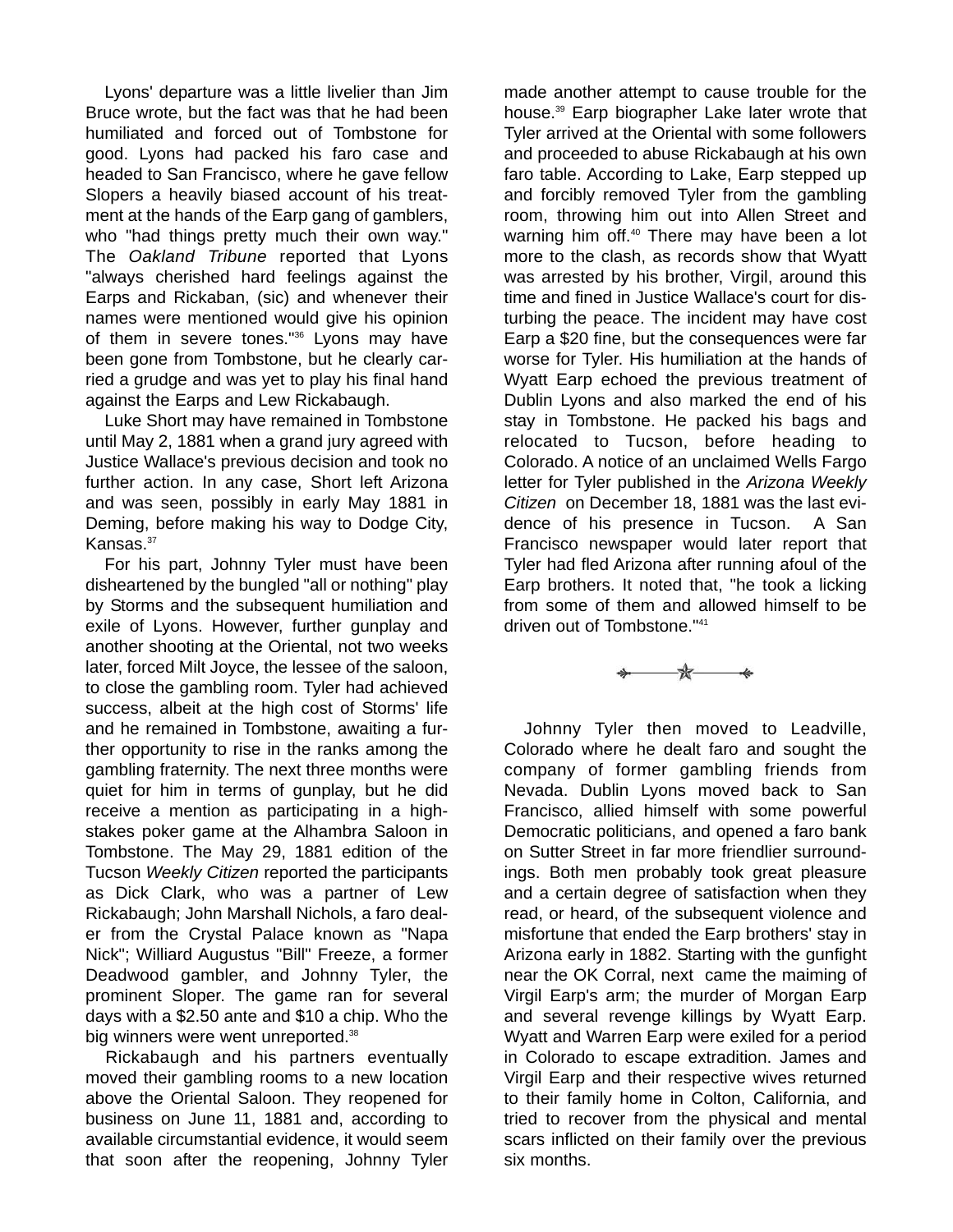Virgil, in particular, was in need of surgery on his badly wounded left arm. In May 1882, he made his way to San Francisco to seek expert care and surgical treatment.<sup>42</sup> He must have liked the city and its apparent money-making opportunities, since the *Los Angeles Herald* reported in July 1882 that Virgil had started a business in San Francisco.<sup>43</sup> The enterprise, of course, was faro. Earp had opened a gambling den on the second floor of a building at 15 Morton Street. A reporter from the *San Francisco Chronicle* visited the "clubrooms" of the Earp brothers and described the "Tiger's Lair" as having a front door fitted with a burglar or police alarm; thickly carpeted stairs that led to a second story and a knob-less door, in which a four-inch cut had been made so that a look-out could screen any visitors and "watch over the tiger's fortunes."44

This time, the Earp brothers were in Sloper territory and the old Arizona troubles would come to the fore again.

Dublin Lyons' faro bank was located on Sutter Street in San Francisco and now, 18 months after his humiliation in Tombstone, he wanted to even the score. The *Oakland Tribune* noted that, "his hatred toward the Earps was such that even at the risk of hurting his own game, he took steps to have their gambling house closed up when they opened on Morton Street, and many a raid on their place was credited to Dublin."45 It did not take him long either. The *San Francisco Chronicle* noted that raids were carried out by police on nine establishments on the evening of August 1, 1882. The first joint hit, and hit hard, was the Earp clubrooms at Morton Street. The *Chronicle* told the story:

*At 15 Morton Street, the posse under Sergeant Bethel broke in the door and ascended to the second story, where the gambling rooms are located, and succeeded in arresting fifteen persons and in capturing the entire layout of checks, boxes, cards, etc., and \$1422 in cash. The game at this place was conducted by Virgil Earp, a member of the notorious Earp family of Arizona who carried his arm in a sling from the result of some recent fracas.*<sup>46</sup>

The *Chronicle* went on to document the other raids that the night, but noticeably failed to mention what had happened at the raid on Lyons' place at Sutter Street. Apparently his joint was one of those where a warning had been given in

time for the closure of the game and the exit of the patrons before the police arrived.

Virgil Earp paid bail of \$200 for himself and \$40 a head for all his arrested patrons. Coupled with the loss of  $$1422 -$  the most of any joint on the night  $-$  and all the playing equipment, the raid had been a very expensive inconvenience for Virgil. Undeterred, he maintained the lease on the Morton Street location, but spent the next couple of months regrouping, spending time in Colton and allowing his left arm to heal as best it could. In October 1882, he reunited with either Warren or Wyatt Earp, or both, when they returned from Colorado. The Sacramento *Daily Record-Union* of October 20, 1882 noted that Virgil had arrived in town to meet his brother, W. B. Earp, who was arriving from the East. The *Los Angeles Herald* would later report that V. W. Earp and W. S. Earp passed Fresno heading south on October 31, 1882.<sup>47</sup> It appears that over the next few months, all four remaining Earp brothers, including James, eventually came together in San Francisco to headquarter at the Morton Street faro establishment. Wyatt was definitely involved, as he used this same address in an advertisement he posted in the January 10, 1883 *San Francisco Chronicle*: "Lost - Diamond Ring containing three diamonds, Suitable reward on return to W. S. Earp, 15 Morton Street."48

The next significant report of a police raid on gaming in San Francisco came in early March 1883 and it was noticeably aimed straight at the location of the Earp premises. Dublin Lyons had moved his game to Geary Street, and reports of the raids at the time did not mention his name, or his new premises. The police focused on Morton Street and on the night of March 10, they hit a game at No. 21 before attempting to gain access to the Earp rooms down the street. This time, the brothers had been warned. They closed the faro bank and left in time to avoid arrest. 49 Still, the police raids took their toll, and Virgil, James and Warren headed back to Colton, California, where James would run a saloon. Wyatt was on the move, too. The Sacramento *Daily Record-Union* reported that he passed through their city on April, 5 1883, heading east for a stop in Utah, on his way to back to Colorado.<sup>50</sup> He would soon be called on to assist Luke Short, who was about to experience his own exile from Dodge City.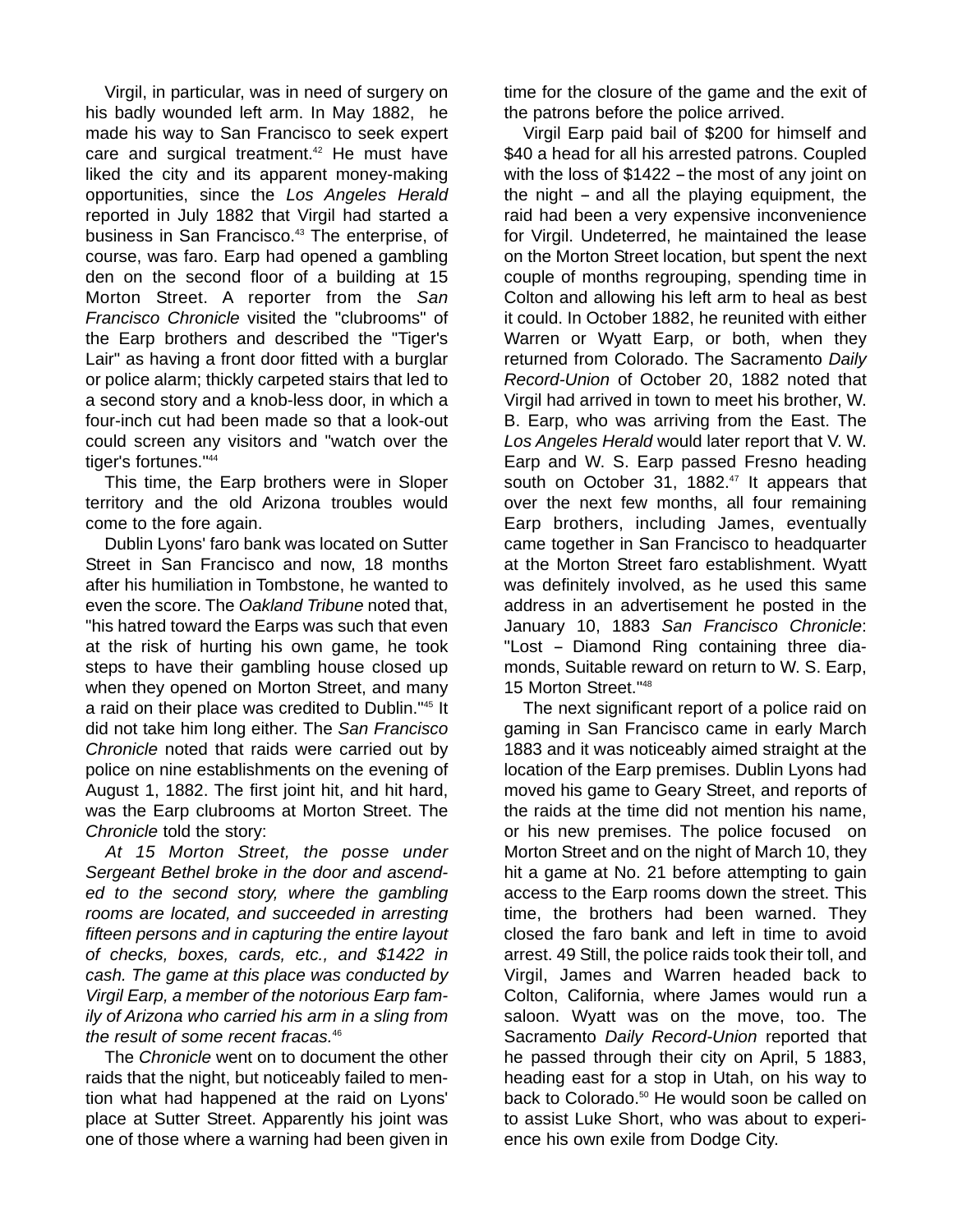The Earp brothers' departure from San Francisco could be attributed to the work of Dublin Lyons, with the help of some political pals and a corruptible police force. Upon his return to San Francisco, Lyons had allied himself with one of the most powerful Democratic politicians in the city's history  $-$  Christopher A. Buckley. Like Lyons, Buckley was the son of poor Irish immigrants and the two men formed a bond, born of their similar backgrounds and beliefs. Buckley shared Lyons' love of gambling, having been roughly schooled in the saloons and gambling dens of the Barbary Coast and, yet, both men were well-read and well-versed in the politics of the day. In Buckley's case, he had a charisma and political savvy that saw him rise to power within the Democratic political machine in San Francisco. His achievements were remarkable given the fact that he gradually began losing his eye-sight as a young man in the 1870s, eventually being rendered totally blind. This would have ended most men's careers, but not Buckley. He surrounded himself with faithful friends and a bodyguard and continued his rise to power, relying heavily on his remarkable memory and well-honed sensory skills. He would have associates read him the news of the day and other relevant mail and documents so that he was fully versed in the current affairs of the city, the state and the nation. $51$  According to later reports, Dublin Lyons was one of Buckley's closest supporters. In fact, Lyons' friendship with Buckley was so strong that he was credited with being one of Buckley's chief political advisors during the period 1883-1885. He also had a financial interest in Buckley's success, as it was said that when times were tight Lyons provided unqualified financial backing for the socalled "Blind Boss."<sup>52</sup>



Lyons was a decade older than Buckley and his life of roving the frontier, spent mainly in smoky saloons and gambling dens, had taken its toll. His health declined and, stricken with paralysis, he eventually died at 51 on January 30, 1885 in San Francisco. His funeral was fittingly conducted with great respect from the home of "Boss" Buckley.<sup>53</sup>

Almost two years to the day after his passing, Lyons would still be able to cause problems for his old nemesis from Arizona, Lewis Rickabaugh. During their time together, Lyons had told Buckley a very biased report of his exile from Tombstone at the hands of the Earp brothers and Rickabaugh. Buckley was fiercely loyal to his friends and, although Lyons was 24 months in the grave, when the opportunity presented itself, Buckley took it upon himself to continue the feud with Rickabaugh.<sup>54</sup>

 $\star$ 

Lew Rickabaugh had spent the intervening years running gambling houses in Tombstone, Tucson and El Paso. In January 1887, he arrived in San Francisco from Arizona, intent on opening new gambling rooms. He was soon told that he needed permission from the "Blind Boss" to deal faro there. Rickabaugh apparently met with Buckley the same week and Buckley told him in no uncertain terms that he should vacate the city and take his faro lay-out elsewhere. According to the *Oakland Tribune*, Buckley did not waste words when he said, "You injured my dead friend, Dublin, and you shall never turn a card in San Francisco, if I can stop you."55

Unimpressed, Rickabaugh at first denied the charge, but then called Buckley's bluff. "Well, all right," he said, "if I can't deal by your leave, I'll deal against it."56 Rickabaugh did not believe Buckley had the power to carry out his threats, but he was wrong. The "Blind Boss" called on all his political influence and coerced the Police Commissioner to "flex his muscle." Within a Yet, the circumstantial evidence strongly suggests the power struggle for control of the greater share of the Tombstone gambling dollar was very real, linked by a series of violent confrontations, threats and intimidation. As shown in the case of Charlie Storms and Dublin Lyons, the animosities created by that same struggle ran deep and lingered long after both were dead.week, the police visited all the gambling dens in the area, including Rickabaugh's place, and forced him out of business. A stunned, yet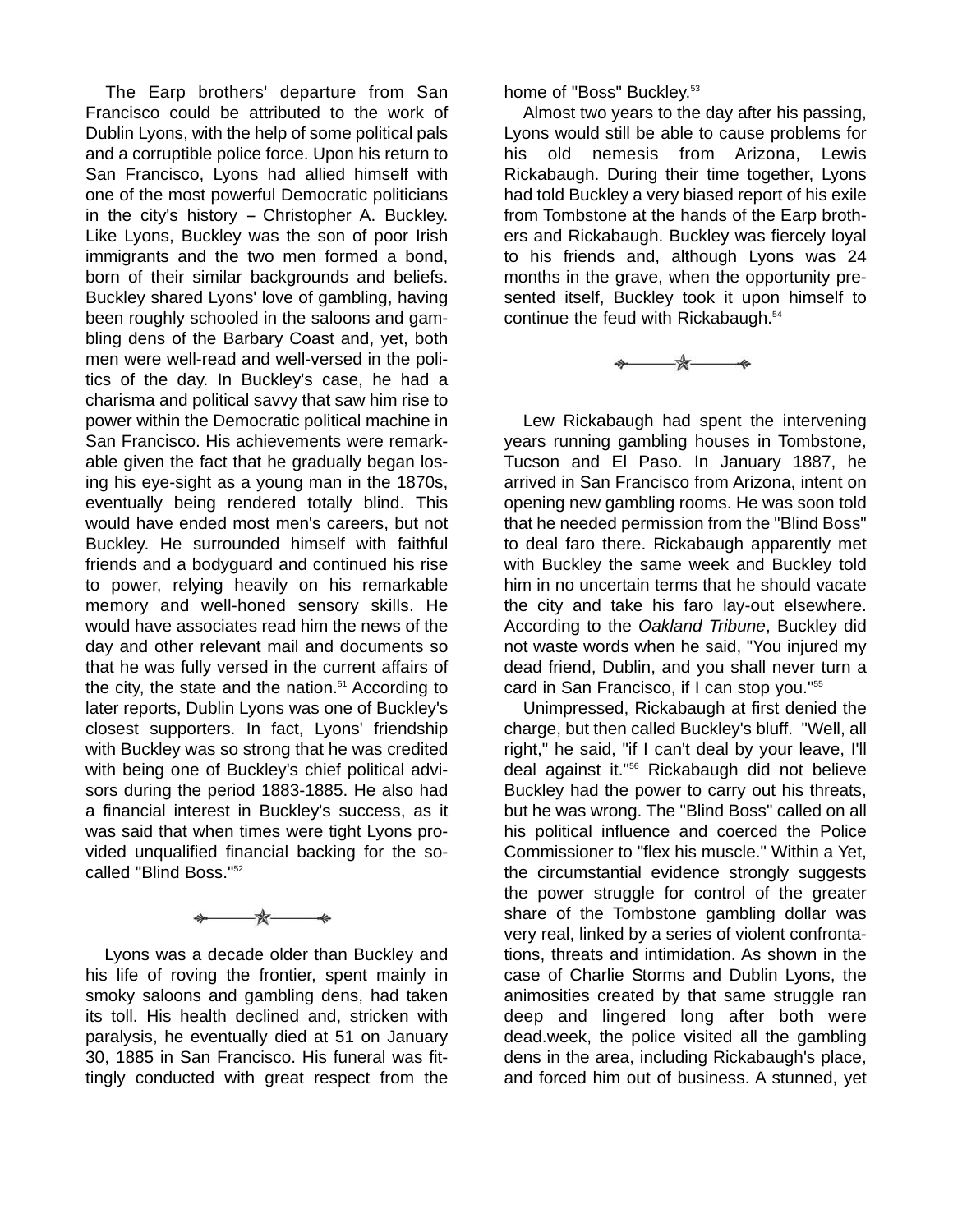wiser, Rickabaugh then pragmatically relocated to Los Angeles. John Taylor, a fellow gambler from San Francisco, confirmed the story in a letter to the infamous conman Jeff "Soapy" Smith written January 17, 1887:

*"Friend Jeff, I write these few lines to let you know that I am going away for a few weeks. I leave this afternoon for Los Angeles. I am going to try and work the lower country. They close [sic] Bank [faro] on Friday. I heard Buckley had them stop on account of Lew Rickenbaugh [sic]. I hear that he tried to have Dublin kill [sic] in Arizona and they say that is the reason he had them stopped. Yours Truly, John Taylor."*<sup>57</sup>

Boss Buckley's final play, on behalf of Lyons, ended a gambler's row that had started six years before in Tombstone. Some writers have downplayed Tombstone's so-called Gambler's War, between the Slopers and the Easterners, while others have not connected Charlie Storms' killing with that same struggle for the faro dollar.

Yet, the circumstantial evidence strongly suggests the power struggle for control of the greater share of the Tombstone gambling dollar was very real, linked by a series of violent confrontations, threats and intimidation. As shown in the case of Charlie Storms and Dublin Lyons, the animosities created by that same struggle ran deep and lingered long after both were dead.

#### **Spiritus Mortem**

Charlie Storms' brother, Peter Vallat, seemed to successfully avoid trouble and the limelight, but his life ended just as abruptly and violently as that of Charlie. He rode his luck, good and bad, throughout the West and at one stage, was said to have amassed a fortune from gambling. However, after marrying and settling in Denver, he went the same way as many of his kind. His luck deserted him at the faro tables and, exacerbated by a seemingly insurmountable gambling debt and a failing relationship, he fell into a deep depression. On the morning of June 11, 1887, Vallat locked himself in a hotel room, with his former landlady as an unwilling witness, and shot himself in the head with a .45 caliber pistol. With no money to his name, his funeral was paid for by associates from the Denver gambling fraternity. More than 500 people viewed the 52 year-old's remains prior to his burial.<sup>58</sup>

After his exile from Tombstone, Johnny Tyler spent the next few years gambling in Colorado, where, in 1884, he clashed again with Doc Holliday in Leadville. The old Sloper-Easterner animosity reared its head again, as Tyler tried to cause trouble for Holliday, perhaps as a way to restore the pride he lost at the hands of Wyatt Earp and Lew Rickabaugh in Tombstone. Holliday survived his troubles with Tyler in Leadville, but could not win his own battle with tuberculosis. He was only 36 when he died away in Glenwood Springs, Colorado on November 8, 1887.<sup>59</sup>

Tyler eventually returned to California and lived for a while in Grass Valley, before heading north to Spokane Falls, Washington. He was drinking heavily and flat broke when he scored a job, dealing faro at a resort in Spokane Falls, in December 1890. Tyler was living on borrowed time when his alcoholism dealt him a sudden and final hand. After an all-night bender that left the 52-year-old gambler in a delirious state, he collapsed and died on the morning of January 21, 1891 while trying to return to his lodgings. Once again, it was left to the gambling fraternity to see to his burial. $60$ 

Luke Short's career after Tombstone involved further gambling disputes and another deadly gunfight as he gained an infamous reputation in sporting circles throughout the West. He became a somewhat successful saloon owner and businessman and was never far from a headline. But his life was cut short by the effects of renal failure. He died on the morning of September 8, 1893 at a hotel in Geuda Springs, Kansas, where he had travelled seeking treatment. He was only 39.<sup>61</sup>



*Peter Brand is a Australian writer and researcher of the American Wild West, with a special interest in Wyatt Earp's Vendetta Posse. Visit tombstonevendetta.com for more on his previous projects.*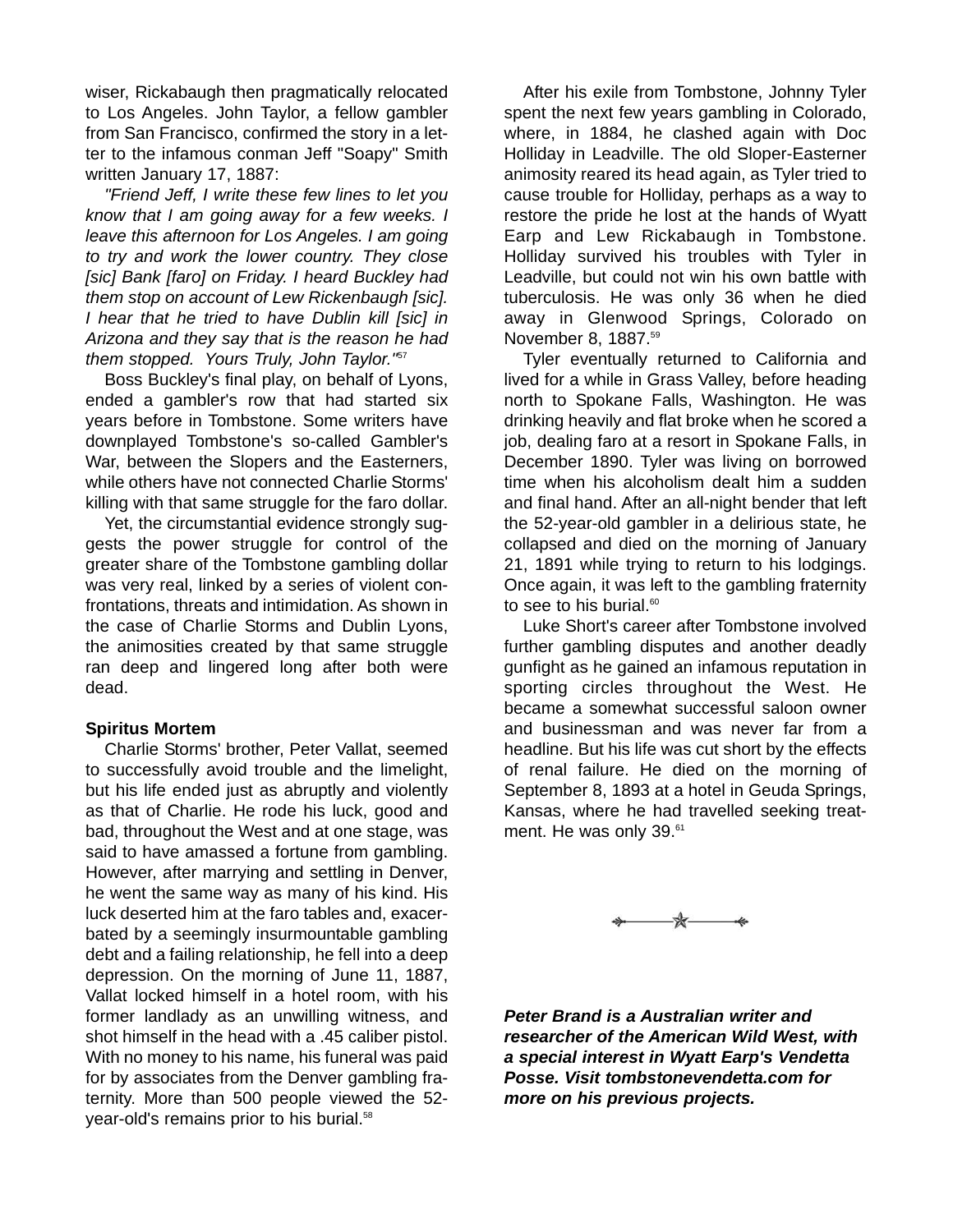#### **Endnotes**

*Denver Daily News*, February 27, 1881.

*Leadville Carbonate Chronicle*, June 20, 1887.

Ibid; *The Denver Daily News*, February 27, 1881; The Miner, (Prescott) September 21, 187

Californian State Census, 1852. Ancestry.com

Californian Great Register of Voters, 1870. Ancestry.com

- *California Daily Alta,* January 31, 1885. 7 *Oakland Tribune*, February 5, 1887.
- 
- 
- *Deadwood Pioneer*, August 19, 1876; 9 *Cheyenne Weekly Leader*, December 20, 1877.
- <sup>10</sup> *Black Hills Daily Times*, August 18, 1880.<br><sup>11</sup> *Black Hills Weekly Pioneer*, October 16, 1880.
- 
- *Tombstone Daily Epitaph*, September 24, 1880.
- *Tombstone Daily Epitaph*, October 12, 1880.
- <sup>14</sup> *San Francisco Chronicle*, January 11, 1872.<br><sup>15</sup> *Deadwood Pioneer*, March 5, 1881.
- 

<sup>16</sup> 1866 Denver Business Directory, Colorado Historical Society, Denver, Colorado; 1870 Federal Census, Denver, Colorado, Ancestry.com; 1871 Rocky Mountain Directory, Colorado Historical Society; 1873-1874 Little Rock, Arkansas City Directory, courtesy Jean Smith; 1876-1877 Hot Springs, Arkansas City Directory, courtesy Jean Smith.

*Cheyenne Daily Sun*, May 5, 1878.

 DeMattos, Jack and Chuck Parsons. *The Notorious Luke Short; Sporting Man of the Wild West*. Denton: University of North Texas Press, 2015, pp. 30-31.

*The National Police Gazette*, July 21, 1883; *The Black Hills Daily Times*, July 29, 1880.

- *Oakland Tribune*, February 5, 1887.
- 

<sup>21</sup> *Santa Fe New Mexican*, March 2, 1881.<br><sup>22</sup> Palmquist, Robert. "Snuffing Out a Gambler: Short vs. Storms." *Wild West Magazine*, October 2004.

<sup>23</sup> Goodfellow, G.E., M.D. "The Impenetrability of Silk to Bullets." The Southern California Practitioner, Vol. II, No.1, Los Angeles, January 1887. Goodfellow describes Storms' clothing and gun on the day of the fight in discussing his medical findings.

*The Omaha Daily Bee*, September 12, 1893.

<sup>25</sup> *Deadwood Pioneer*, March 13, 1881.<br><sup>26</sup> Goodfellow, "The Impenetrability of Silk to Bullets."

 *Deadwood Pioneer*, March 13, 1881. Unfortunately, the *Deadwood Pioneer* only published Short's testimony. The oiginal *Daily Nugget* article presumably reported more witness accounts, but until that issue, or the original inquest papers surface, the other witnesses who testified are not known.

Roberts, Gary L. *Doc Holliday: The Life and Legend*. New York: John Wiley & Sons, 2006, p. 448.

Ibid.

<sup>30</sup> "The Impenetrability of Silk to Bullets," G. E. Goodfellow, M. D. The Southern California Practitioner, Volume II, No.1, Los Angeles, January 1887.

<sup>31</sup> Palmquist, "Snuffing Out a Gambler: Short vs. Storms."

*The Denver Daily News*, February 27, 1881; *Leadville Daily Herald*, March 2, 1881.

- *Oakland Tribune*, February 5, 1887.
- *Phoenix Herald*, March 4, 1881.

 *The Black Hills Weekly Pioneer*, April 9, 1881. Ironically, Jim Bruce was as much a hard case as any man in Tombstone at the time, having killed two men in separate gunfights in Panamint City in the mid-1870s.

*Oakland Tribune*, February 5, 1887.

*The Arizona Weekly Citizen*, May 15, 1881.

*The Arizona Weekly Citizen*, May 29, 1881.

- Roberts, *Doc Holliday: The Life and Legend*, p. 152.
- Lake, Stuart N. *Wyatt Earp: Frontier Marshal*. Boston: Houghton Miflin, 1931, pp. 252-254.

*Spokane Falls Chronicle*, January 30, 1891. (Taken from the *San Francisco Examiner*)

- *San Francisco Bulletin*, May 29, 1882.
- *Los Angeles Herald*, July 18, 1882.
- *San Francisco Chronicle*, March 6, 1883.
- *Oakland Tribune*, February 5, 1887.
- *San Francisco Chronicle*, August 2, 1882.
- *Sacramento Daily Record-Union*, October 20, 1882; *Los Angeles Herald*, November 1, 1882.